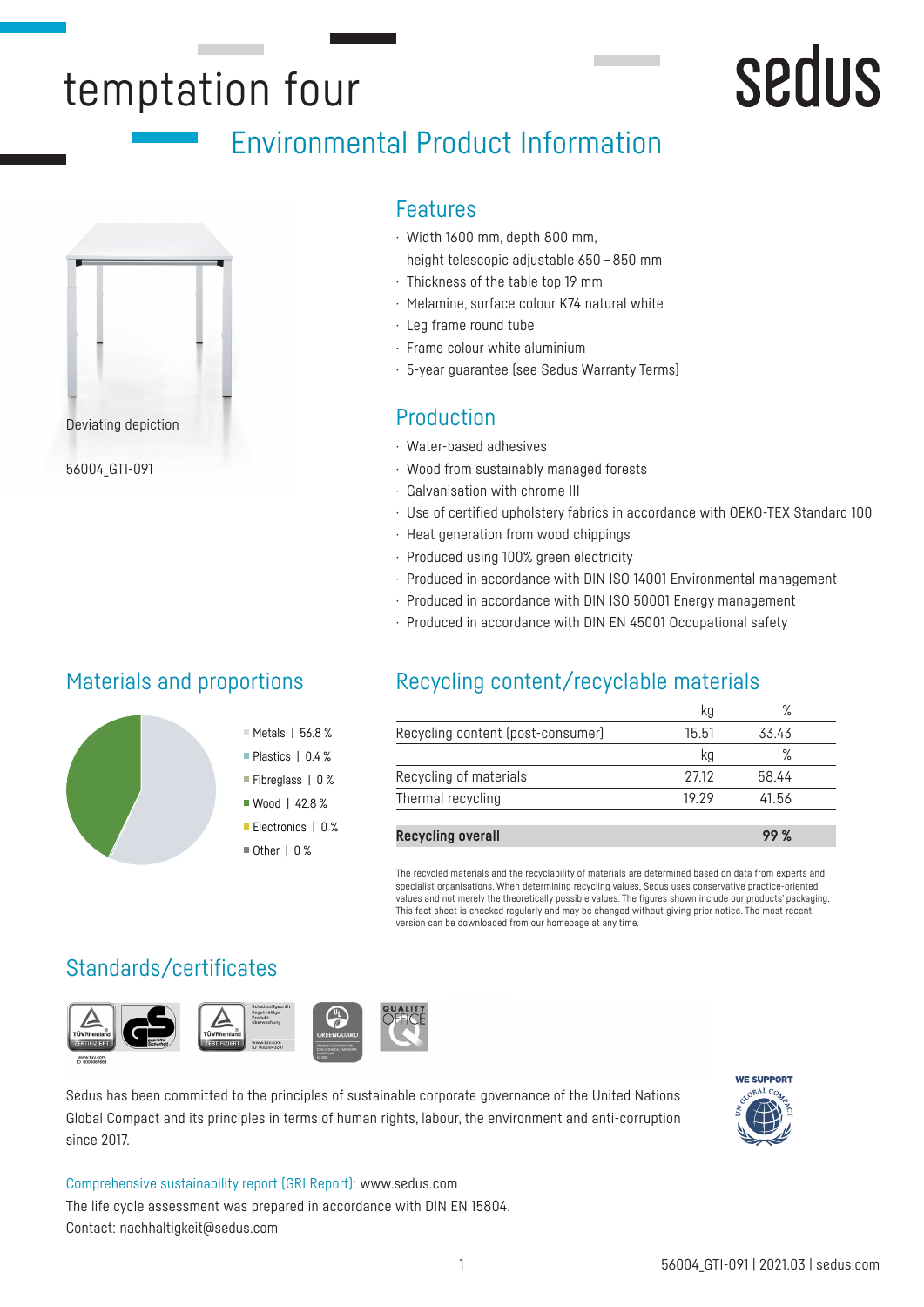## temptation four Environmental Product Information

## sedus



Deviating depiction

### Statement

We develop products which bring together first-class quality, design, ergonomics, durability as well as ecological and economic standards in a balanced and unmistakable way – perfectly in line with our customers' needs. To this end, we set high standards for each life phase of the product.

We purchase around two thirds of the steel. aluminium and wood which we require to produce our products in Germany and almost all the rest from Europe, this helps us to avoid long delivery routes whilst, at the same time, boosting the local economy. We use materials which have been tested and assessed with respect to potentially adverse effects on human health and the environment.

## REACH Regulation

This product contains no substances as per the candidate list of the REACH Regulation, Annex XIV, above the limit value of 0.1 % mass percent.

## Electrical appliance law

WEEE Reg No. DE 15163456 Electrical components were registered by Sedus or our suppliers as per the Electrical appliance law.

### **Materials**

Composition of the materials used for the model: 56004\_GTI-091 Reference quantity: 1 unit

## Metals

|                    | kg         | %            |
|--------------------|------------|--------------|
| Steel              | 25.61      | 56.80        |
| 56.8%              |            |              |
| <b>Plastics</b>    |            |              |
| Polypropylene (PP) | kg<br>0.19 | ℅<br>0.42    |
| 0.4%               |            |              |
| Wood               | kg         | %            |
| Coated chipboard   | 19.29      | 42.78        |
| 42.8%              |            |              |
| Other materials    |            |              |
| Fibreglass         | kg<br>0.00 | $\%$<br>0.00 |
| Electronics        | 0.00       | 0.00         |

0.0 %

|  | Total weight (without packaging) | 45.09 kg |  |
|--|----------------------------------|----------|--|
|  |                                  |          |  |

Disclaimer: The material list given may not include all the materials used in this product (e.g. adhesives, coatings, residues etc.).

Various materials <0.10 0.00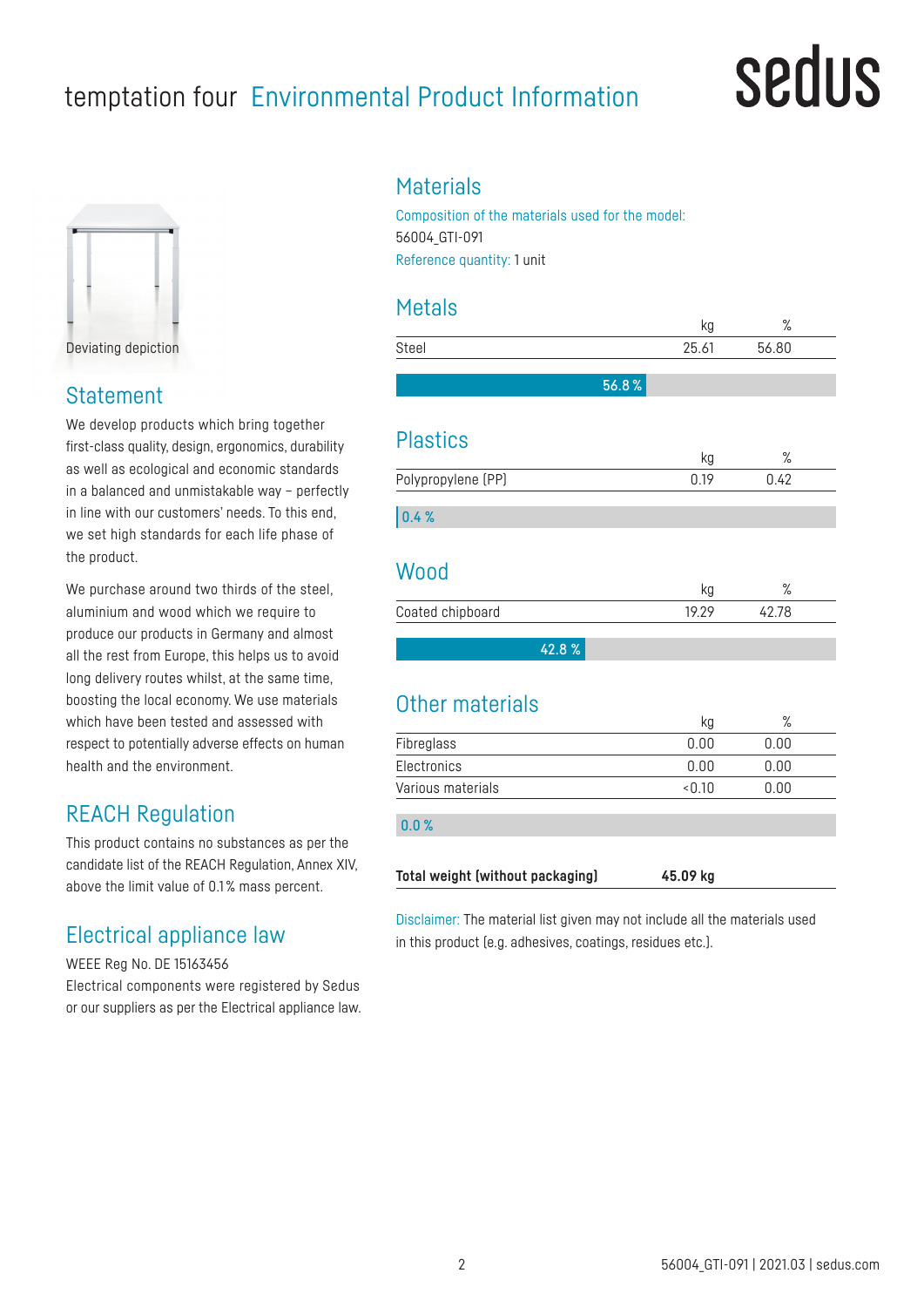## temptation four Environmental Product Information

## sedus

## Material cycle



## Global warming potential within the product life cycle



## Procurement and transport

It is always in Sedus' interest to purchase resources and production means from nearby partners whenever this is economically viable. Communication is easier, there are no customs duties or currency risks and shorter shipping routes are less harmful for the environment. That's why, our most important supplier country is Germany followed by other European states. The percentage of deliveries from non-European countries was less than 3% in 2018. The proximity of the suppliers results in short shipping routes.

## Production

Sedus is characterised by its impressive vertical range of manufacture. Key, environmentally relevant processes thus take place in our production facilities which are subject to regular certification.

## Waste management and recycling

Sedus works exclusively with certified specialist disposal firms which it audits at regular intervals. It has worked closely with a complete disposer since 2013. We recycle paper, cardboard, plastic, glass, wood and metal at all sites. To avoid waste, the rejection rate during the production process is monitored and continually improved.

## Creator of the life cycle assessment

thinkstep AG, Hauptstraße 111-113, 70771 Leinfelden-Echterdingen, Germany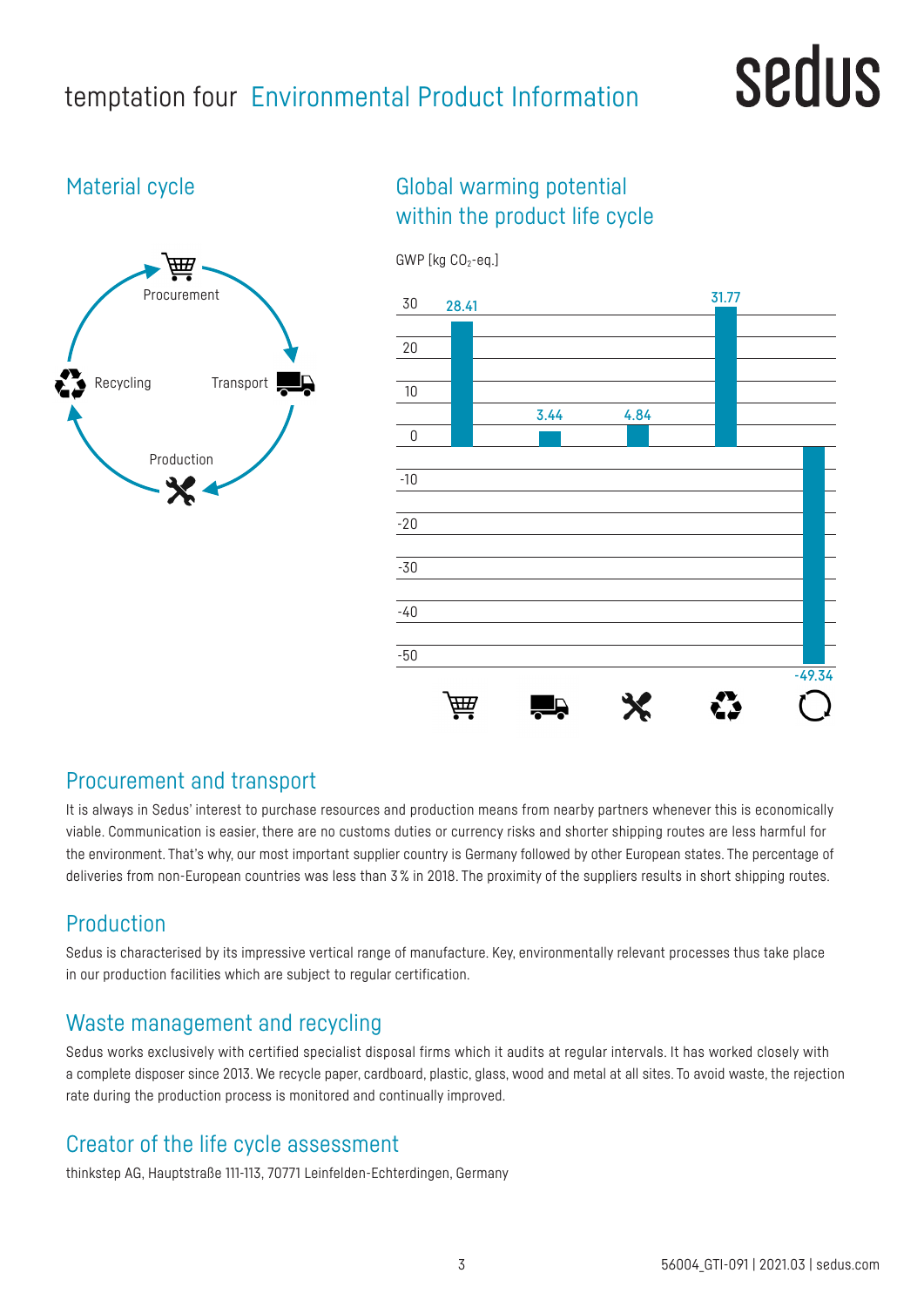## temptation four Environmental Product Information

# sedus

| Life cycle                                                                                                                    |                    | 茜 音次         |                | णि             |               |
|-------------------------------------------------------------------------------------------------------------------------------|--------------------|--------------|----------------|----------------|---------------|
| <b>ENVIRONMENTAL IMPACTS</b>                                                                                                  | <b>Unit</b>        | $A1 - A3$    | C <sub>3</sub> | C <sub>4</sub> | D             |
| <b>GWP</b> Global warming potential                                                                                           | [kg $CO2$ -eq.]    | $3.67E + 01$ | $3.18E + 01$   | $0.00E + 00$   | $-4.93E+01$   |
| <b>ODP</b> Ozone depletion potential                                                                                          | [ $kg$ CFC-11-eq.] | 1.10E-11     | 7.68E-12       | $0.00E + 00$   | $1.41E - 11$  |
| <b>AP</b> Acidification potential                                                                                             | [kg $SO_2$ -eq.]   | 2.04E-01     | 4.40E-03       | $0.00E + 00$   | $-1.10E - 01$ |
| <b>EP</b> Eutrophication potential                                                                                            | [kg $PO43-eq.$ ]   | 2.99E-02     | 7.99E-04       | $0.00E + 00$   | $-9.83E - 03$ |
| <b>POCP</b> Photochemical ozone creation potential                                                                            | [kg ethene-eq.]    | 4.32E-02     | 3.22E-04       | $0.00E + 00$   | $-1.34E-02$   |
| ADPE Abiotic depletion potential for non fossil resources                                                                     | [kg Sb-eq.]        | 3.52E-06     | 4.63E-07       | $0.00E + 00$   | 2.28E-06      |
| ADPF Abiotic depletion potential for fossil resources                                                                         | [MJ]               | $7.52E + 02$ | $6.82E + 00$   | $0.00E + 00$   | $-4.61E + 02$ |
| <b>RESOURCE USE</b>                                                                                                           | <b>Unit</b>        | $A1 - A3$    | C <sub>3</sub> | C <sub>4</sub> | D             |
| <b>PERE</b> Use of renewable primary energy<br>excluding renewable primary energy resources<br>used as raw materials          | [MJ]               | $4.00E + 02$ | 3.48E+02       | $0.00E + 00$   | $-4.55E+00$   |
| <b>PERM</b> Use of renewable primary energy<br>resources used as raw materials                                                | [MJ]               | $3.47E + 02$ | $-3.47E + 02$  | $0.00E + 00$   | $0.00E + 00$  |
| <b>PERT</b> Total use of renewable primary energy resources                                                                   | [MJ]               | $7.47E + 02$ | $1.20E + 00$   | $0.00E + 00$   | $-4.55E+00$   |
| <b>PENRE</b> Use of non renewable primary energy<br>excluding non renewable primary energy resources<br>used as raw materials | [MJ]               | $7.60E + 02$ | $1.68E + 01$   | $0.00E + 00$   | $-4.76E+02$   |
| <b>PENRM</b> Use of non renewable primary energy<br>resources used as raw materials                                           | [MJ]               | $8.74E + 00$ | $-8.74E+00$    | $0.00E + 00$   | $0.00E + 00$  |
| <b>PENRT</b> Total use of non renewable<br>primary energy resources                                                           | [MJ]               | $7.69E + 02$ | $8.08E + 00$   | $0.00E + 00$   | $-4.76E+02$   |
| <b>SM</b> Use of secondary material                                                                                           | [kg]               | $5.20E + 00$ | $0.00E + 00$   | $0.00E + 00$   | $0.00E + 00$  |
| RSF Use of renewable secondary fuels                                                                                          | [MJ]               | $0.00E + 00$ | $0.00E + 00$   | $0.00E + 00$   | $0.00E + 00$  |
| <b>NRSF</b> Use of non renewable secondary fuels                                                                              | [MJ]               | $0.00E + 00$ | $0.00E + 00$   | $0.00E + 00$   | $0.00E + 00$  |

| <b>OUTPUT FLOWS AND WASTE CATEGORIES</b> | <b>Unit</b> | $A1 - A3$    | C <sub>3</sub> | C <sub>4</sub> | D              |
|------------------------------------------|-------------|--------------|----------------|----------------|----------------|
| <b>HWD</b> Hazardous waste disposed      | [kg]        | $4.55E-06$   | 1.01E-08       | $0.00E + 00$   | $-2.79E - 07$  |
| <b>NHWD</b> Non hazardous waste disposed | [kg]        | $1.20E + 00$ | $4.47E - 01$   | $0.00E + 00$   | $-6.93E - 01$  |
| <b>RWD</b> Radioactive waste disposed    | [kg]        | $6.79E - 03$ | 4.99E-04       | $0.00E + 00$   | $-6.11E - 0.3$ |
| <b>CRU</b> Components for re-use         | [kg]        | $0.00E + 00$ | $0.00E + 00$   | $0.00E + 00$   | $0.00E + 00$   |
| <b>MFR</b> Materials for recycling       | [kg]        | $0.00E + 00$ | $2.04E + 01$   | $0.00E + 00$   | $0.00E + 00$   |
| <b>MER</b> Materials for energy recovery | [kg]        | $0.00E + 00$ | $0.00E + 00$   | $0.00E + 00$   | $0.00E + 00$   |
| <b>EEE</b> Exported electrical energy    | [MJ]        | $0.00E + 00$ | $3.86E + 01$   | $0.00E + 00$   | $0.00E + 00$   |
| <b>EET</b> Exported thermal energy       | [MJ]        | $0.00E + 00$ | $9.00E + 01$   | $0.00E + 00$   | $0.00E + 00$   |

**FW** Use of net fresh water  $[m^3]$ 

] 1.83E-01 8.22E-02 0.00E+00 -2.50E-02